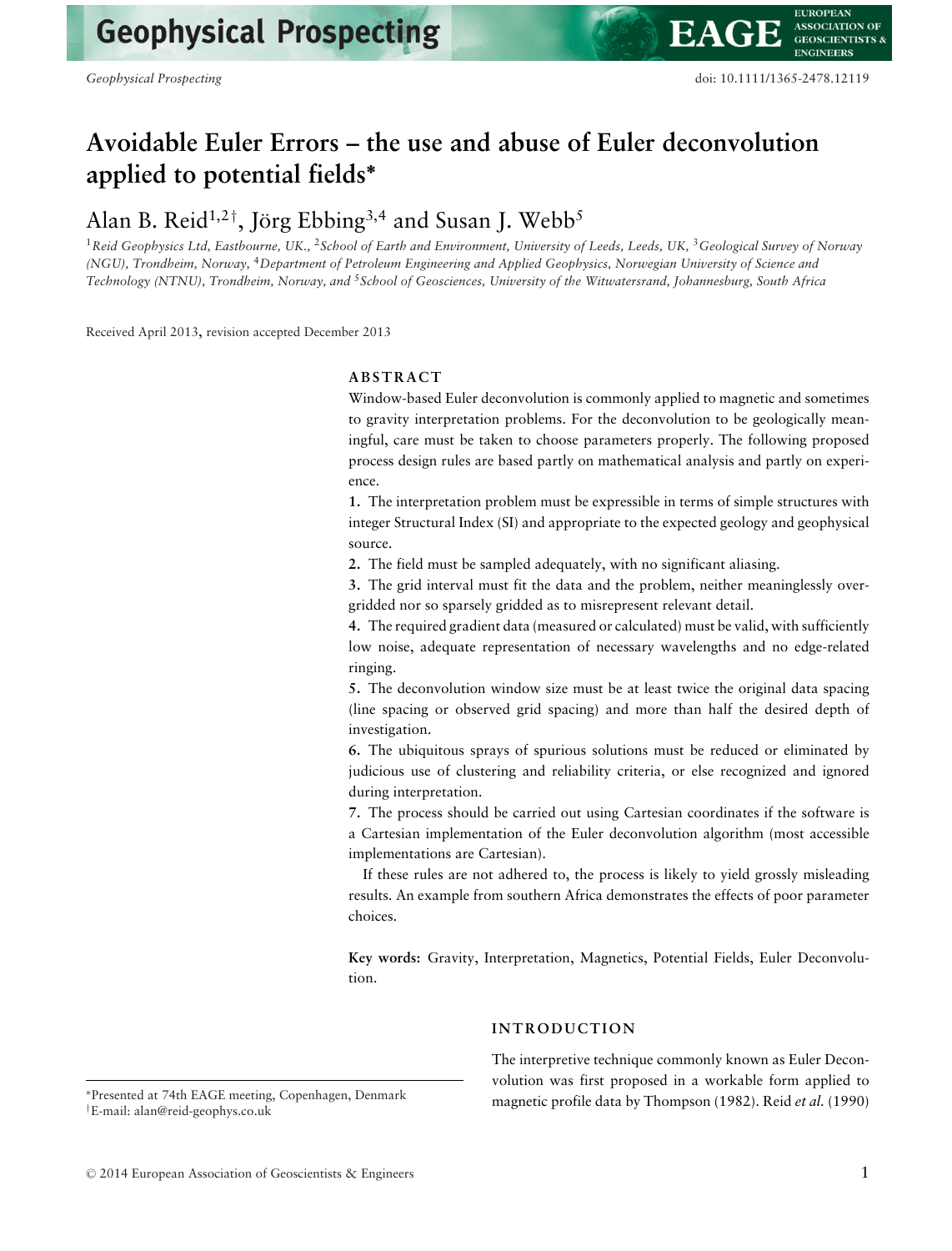implemented Thompson's suggested approach to gridded data, developed the special case for the magnetic field of a contact of infinite depth extent and coined the term "Euler Deconvolution". Since then, the method has been widely applied to magnetic data and also applied to gravity (Keating 1998), gravity vertical gradient (Klingele, Marson and Kahle 1991), and tensor gravity gradient (Zhang *et al.* 2000). It has further been extended (Mushayandebvu *et al.* 2001; Ravat *et al.* 2002) and generalized to cope with a wider range of source types (Stavrev and Reid 2007, 2010). All of these techniques employ some kind of moving data window.

The technique has been widely implemented in academic and government circles. There are at least two commercial implementations. Geologically useful results have been obtained by many workers after careful data preparation and intelligent choice of processing parameters. Conversely, poor parameter choice can yield grossly misleading results. This presentation lays out guidelines for informed data preparation and parameter choice.

# **EULER DECONVOLUTION THEORY**

The process assumes the field is "homogeneous", that is that it obeys Euler's homogeneity (or scaling) relation,

$$
f(t\mathbf{v}) = t^n f(\mathbf{v}),\tag{1}
$$

and hence Euler's differential equation derived from equation (1),

$$
\mathbf{v} \nabla f(\mathbf{v}) = n f(\mathbf{v}),\tag{2}
$$

where  $\mathbf{v} = (v_1, v_2, \ldots, v_k)$  is the set of components, *t* is a real scaling, and *n* is the degree of homogeneity of *f*(**v**). The degree of homogeneity *n* is an integer. For the restricted case of source bodies which can be described with one location (x, y, z) and no finite length-dimensioned size parameters such as thickness or throw, potential fields follow the simple relation  $f = 1/r^N$  where  $N (= -n)$  is a non-negative integer. N is commonly known as the Structural Index (SI). SI values for valid sources are shown in Table 1. Typical Cartesian implementations express equation (2) in the form

$$
(x - xo)\partial T/\partial x + (y - yo)\partial T/\partial y + (z - zo)\partial T/\partial z
$$
  
= N(B - T), (3)

where  $(x_o, y_o, z_o)$  is the position of a source whose total field *T* is detected at (*x, y, z*) and *B* is the regional value of the field. All the variations on Euler deconvolution (references above) involve working through the data (profiles or grid)

**Table 1** Structural Index values.

| Model                                 | Magnetic SI      | Gravity SI       |
|---------------------------------------|------------------|------------------|
| Point, sphere                         | 3                |                  |
| Line, cylinder, thin bed fault        | 2                |                  |
| Thin sheet edge, thin sill, thin dyke |                  | $\left( \right)$ |
| Thick sheet edge <sup>a</sup>         | $()^a$           | $-1a$            |
| Contact of infinite depth extent      | $\left( \right)$ | Not usefulb      |

<sup>a</sup>Requires the extended definition of SI as proposed by Stavrev and Reid (2007, 2010) and a non-linear deconvolution process.

bThe gravity anomaly is infinite.

using a moving subset or "window". At each window position, a set of linear equations is solved to locate the source in plan and depth. Typical implementations assume an SI value as input or solve using several different values, and make a choice later. They also typically solve for the background value, B, of the anomalous field. Each window solution presupposes the existence of one simple source beneath the window.

## **PRECONDITIONS FOR VALID RESULTS**

## **Valid geological models**

Before any deconvolution is undertaken, it is vital that thought be given to the geological problem being investigated and the method should only be applied to simple cases involving a single depth at any single  $(x,y)$  location. It is wise to remove any effects already well understood, such as regional gradients or terrain corrections. The solution at each window position is limited to dealing with the potential field effects of one isolated edge of one of the small set of permitted models defined by an integer SI (Table 1). It also assumes that the interfering effects from adjacent structures do not include appreciable curvatures or gradients and are only present (if at all) as a DC offset. Most implementations automatically solve for such an offset. In practice the technique is most effective in characterizing dykes, sills, normal faults or other sharp lateral changes in magnetization (or density). It is inapplicable to problems such as defining a deep undulating surface like the Moho. The undulations give rise to potential field effects that cannot be represented in the simplified terms assumed by the method. The effects of more than one source edge in any one window can only be handled by multi-source implementations such as that of Hansen and Suciu (2002).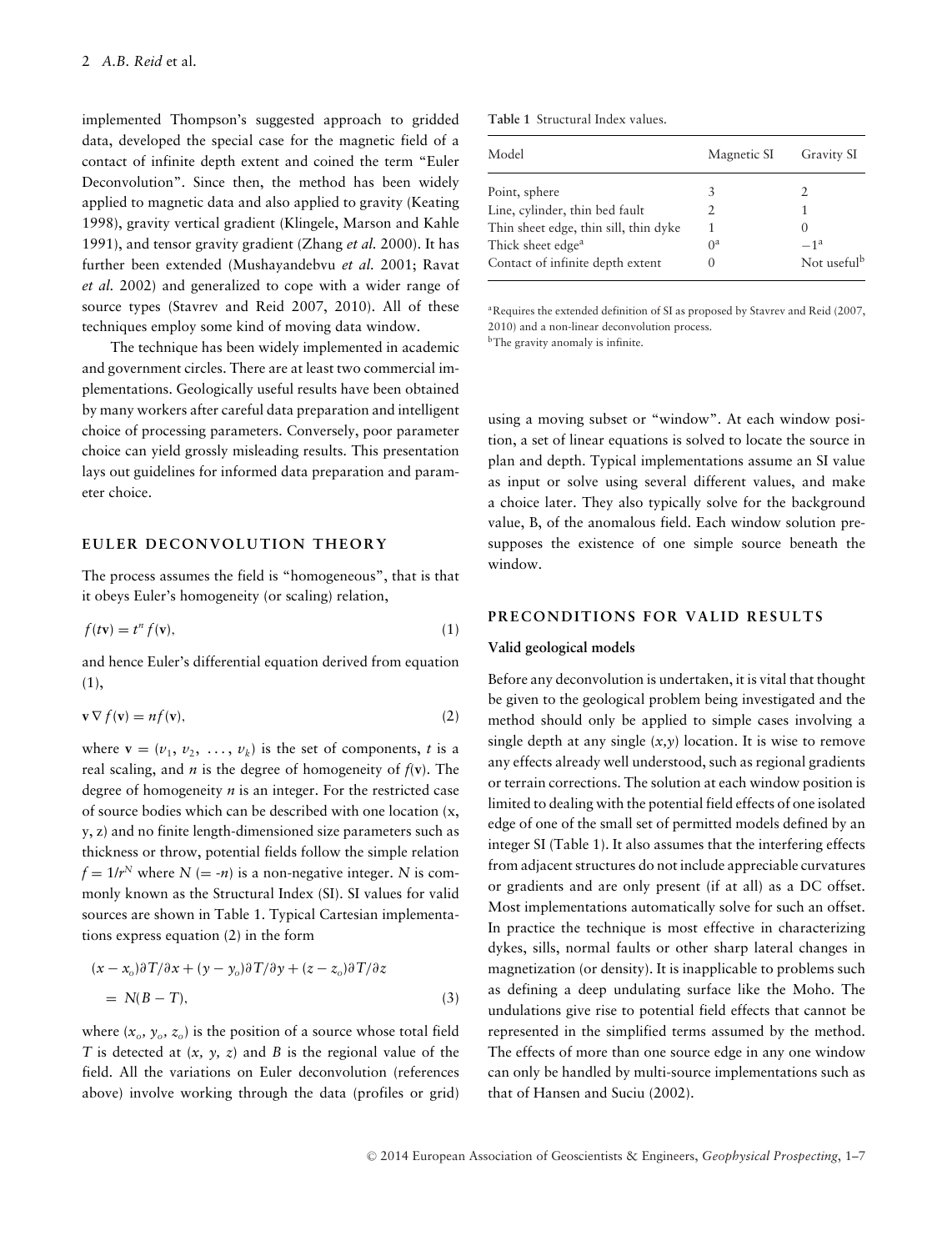#### **Field anomaly**

The field anomaly must be dominated by one structural edge at any one  $(x, y)$  location, so that a single depth solution has some meaning. Stavrev and Reid (2007, 2010) show how to solve for the top of a fault and its throw using a generalized implementation, but this involves solving non-linear equations and has not been implemented commercially.

geological investigations using geophysical data. It has many

valid applications, but it is not a panacea.

#### **Sampling**

The measurements must sample the field well enough to characterize all the wavelengths present. If the sampling interval (e.g. flight lines) is too wide, it may not detect high amplitude field excursions of shorter wavelength. The "hit and miss" nature of such wide sampling causes shorter wavelength information to appear as spurious longer wavelengths and is known as "aliasing". Reid (1980) proposes magnetic field sampling criteria to avoid serious aliasing in both the field and in any measured or calculated gradients.

## **Grid interval**

The grid interval should be as large as possible consistent with describing the field properly. Over-gridding or fine interpolation does not add information to the problem. It just adds run-time, and worsens the under-estimation of reliability. This problem is implicit in the formulations of Thompson (1982) and Reid *et al.* (1990) and remains implicit in all the implementations based on those formulations. It arises because simple calculations of error limits assume that all data values in a grid window are independent uncorrelated estimates with zero cross-covariance. That is never true for properly sampled, gridded data, so that uncertainties calculated using simple uncorrelated error methods are always underestimated. Over-gridding simply exacerbates the problem by seeming to provide lower estimated errors while increasing computer run-times.

#### **Gradient validity**

The Euler process requires valid gradients. There are two ways to obtain them – by measurement or calculation. The ideal is to measure them well, and of course gradients are increasingly being measured. Zhang *et al.* (2000) show how measured gravity tensor gradients may be used directly on line data in an Euler process to delineate structure. In that instance it was not even necessary to work with gridded data. The original line data sufficed. Such gravity tensor gradient data are becoming more readily available. Similarly, magnetic gradient data from a tri-axial magnetic gradient survey or a magnetic tensor gradient survey might be used. Any such use of measured gradients poses requirements on the gradient data, such as co-location, small enough zero offset and low enough noise.

Much more commonly, the gradients are calculated, using numerical methods. Although horizontal gradients may be calculated using splines or finite differences, vertical gradients normally require Fourier methods. The horizontal gradient calculations must obey conditions of low enough aliasing and low enough noise. The Fourier calculations impose additional conditions involving the much-publicized but frequently ignored requirements for data end extension, tapering, edgematching and edge gradient matching. Commercial software often does an amazingly good job of hiding these difficulties and dealing with them unseen and effectively, but it is wise to check the gradient grids (or profiles) to be sure they are not suffering from the ringing associated with ineffective edge matching. We have seen too many examples of geologically nonsensical results arising from unthinking use of borrowed or commercial software.

The advice is therefore *"Check your gradient data, be they calculated or measured, to be sure they do represent the gradients of the primary data with sufficiently low noise and are free of artefacts".*

# **Window size**

The choice of physical window size is a compromise between conflicting requirements for high resolution, stable numerical solutions and appropriate depth of investigation. Since the data in any given window should only represent the effects of a single source (with all other sources represented by a "Background" offset), we gain in spatial resolution by making the physical window as small as possible. If the observed magnetic field shows effects from two well-separated depths (such as thin, shallow volcanics and a much deeper basement), it is sometimes possible to separate them by suitably chosen filtering (and desampling of the grid representing the deeper sources) and deconvolving for more than one depth in separate runs on the separated grids. In the process of matching grid interval, physical window size, filtering and depth of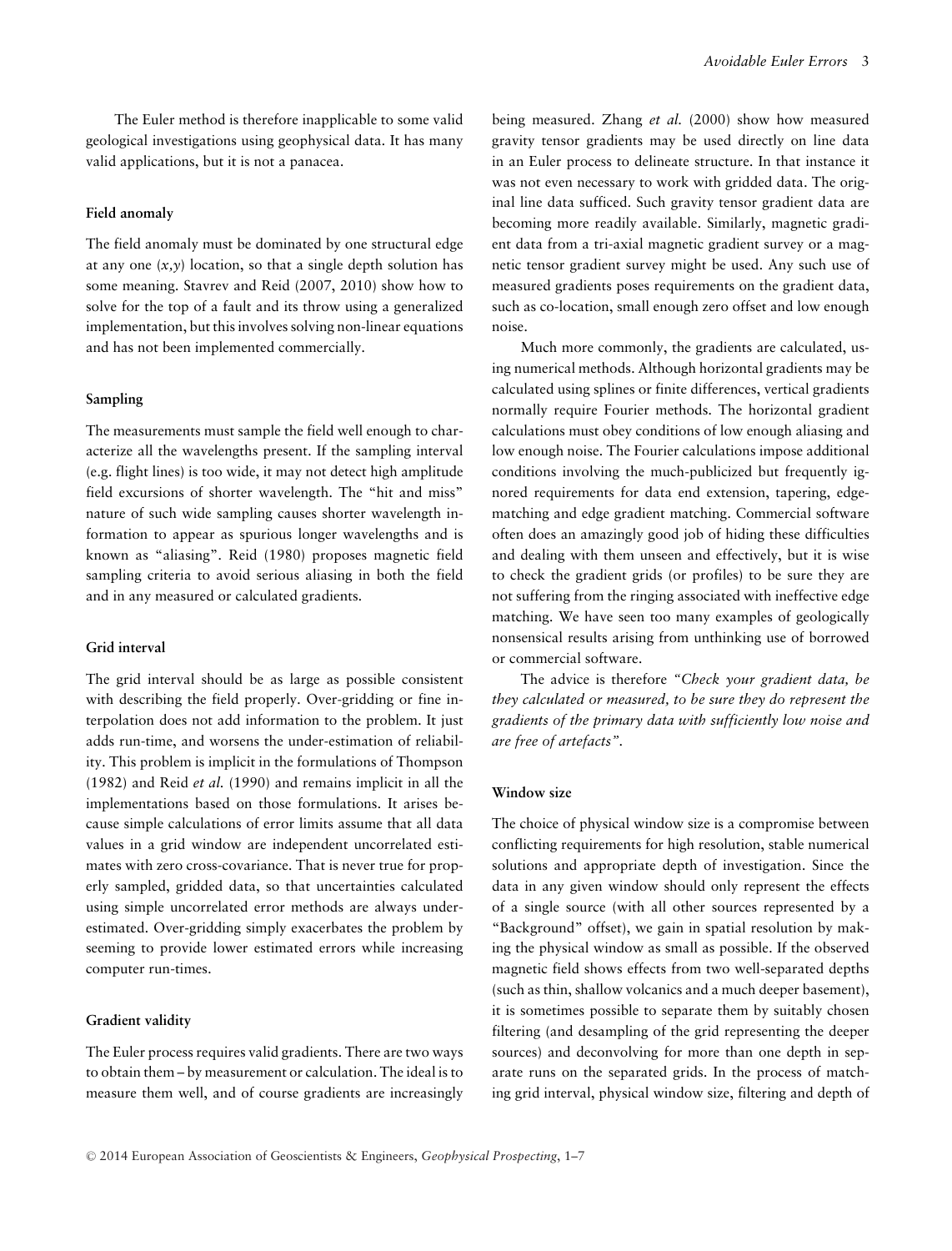investigation, we generally find ourselves using windows containing between  $5 \times 5$  and  $10 \times 10$  grid points.

But in any event, the window size needs to be significantly greater than the real line spacing (for line data), or real grid spacing (for grid observations) if it is to have accurate curvature information at the scale of the window. So window widths should be a minimum of twice the line spacing. This suggested criterion is based on experience and plausibility rather than any precise calculation, but it seems unlikely that a window size smaller than the data interval (as defined above) will contain reliable curvature information. It may be that the window size needs to be big enough to permit a stable estimate of the background value and SI (Barbosa, Silva and Medeiros 1999), since Cooper (2012) has shown that we do not need to use a window at all if we assume values for the background and SI.

Additionally, depths greater than twice the window size are unreliable (Reid *et al.* 1990). So, for a window implementation, the "rule of thumb" for the window physical size is:

- *as small as possible, but*
- *greater than twice the measured data (line or grid) interval and*
- *greater than half the desired depth of investigation.*

## **Structural Index**

The SI needs to be chosen carefully. Most formulations require a pre-specified SI. It is possible to solve for SI and depth simultaneously, but these parameters are strongly covariant, so direct simultaneous solution for both parameters is typically ill-posed, especially for non-integer SI, (Ravat, 1996, Barbosa *et al.* 1999). The SI for any given anomaly may be determined indirectly by seeking the SI value that yields least local perturbation of the calculated background value, *B* (Barbosa *et al.* 1999).

The SI is NOT a "tuning parameter". It has a simple geological meaning (table 1 above). If you use the wrong SI, you are asking the wrong question (for example "what is the depth to this dyke?" when there is a contact beneath you) and you should expect the wrong answer. An SI that is too high will yield over-estimated depths and vice versa.

Theoretically, SI should be an integer. Some commercial implementations permit the use of non-integer values, but any non-integer SI is also variable with distance from the source, thereby obviously invalidating the assumption that it is constant (Steenland 1968, Ravat 1996). This matter is discussed in much greater detail by Reid and Thurston (in review for *Geophysics*).

#### **Selection of solutions**

Nearly all implementations of the Euler deconvolution algorithm generate sprays of so-called "spurious solutions". They arise from a variety of causes including interference from adjacent sources, but are often from windows laterally distant from any source body. The spread from the latter cause are sensitive to, and diagnostic of the source dip (Kuttikul 1995). Most implementations of the Euler deconvolution algorithm include means to reduce the number of such spurious solutions. The means include elimination of solutions which are: laterally far from the window; outside the area of positive curvature in the Total Gradient Amplitude; low reliability (from the solution statistics); or not part of a cluster. A detailed discussion of the various means that have been proposed for selection of reliable solutions is beyond the intended scope of this paper, but it is essential that such spurious solutions be recognized and either eliminated or ignored during subsequent interpretive work.

## **Use of Cartesian coordinates**

Equations (1) and (2) above are valid in any rational orthonormal coordinate system (Cartesian, spherical, cylindrical . . .), but most popular commercial and academic developments are in the Cartesian system – like equation (3). An apparent exception (Cooper 2012) uses cylindrical or spherical polar coordinates locally, but he is working with Cartesian input grids, and the final results are expressed in a Cartesian framework.

Two problems arise if data are expressed in spherical or "geographic" coordinates (Longitude, Latitude): calculation of the derivatives by simple use of Fourier transforms; and solution of equation (3) or its equivalent.

Fourier expansions arise naturally from solving potential field problems by separation of variables in a Cartesian system. The equivalent expansion for the spherical polar coordinate system is the system of spherical harmonics. Cylindrical coordinates give rise to Hankel and Bessel functions.

It follows from the above that Fourier calculations are typically invalid and misleading if applied to data expressed in "geographic" coordinates. In particular, gradients calculated by Fourier methods cannot be expected to have "sensible" values. Even if the study area is small and near the equator, where geographic coordinates are "pseudo-Cartesian" and have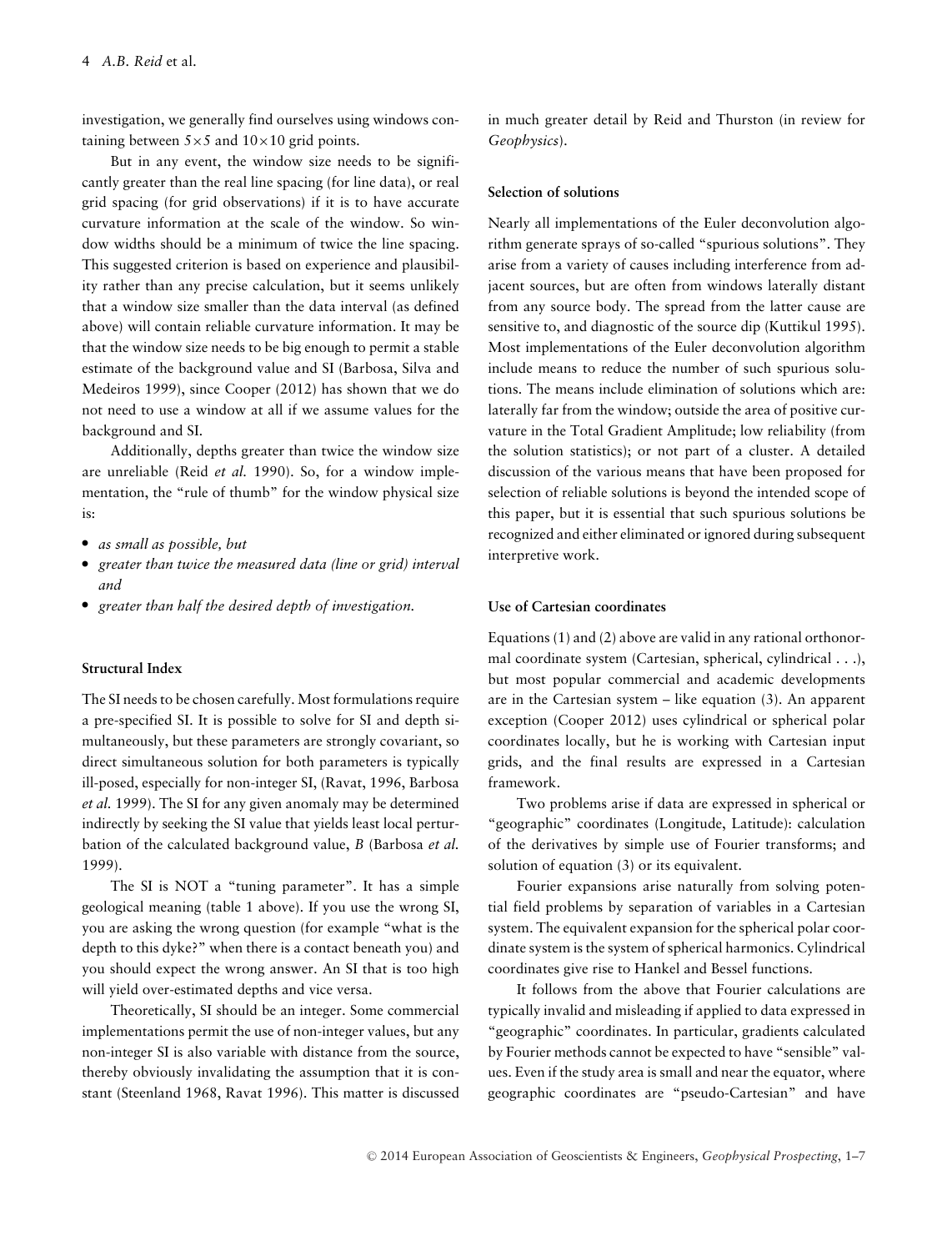

**Figure 1** Southern Africa: a) Crustal thickness after Tedla *et al.* (2011), b) after Webb (2009). The circles indicate seismic stations used in compiling the thickness maps. c) Difference between the compilations in a) and b). Black squares indicate locations of seismic stations. (from Reid *et al.*, 2012, published with permission from Oxford University Press).

similar scales, Fourier-calculated gradients would very likely be expressed in nT/degree and any calculated Euler depths would be expressed in degrees (but are they degrees longitude or latitude?). Furthermore, for this case the Cartesian version of the Euler differential equation itself - equation (3) - is invalid.

A fully valid implementation of Euler deconvolution in spherical polar coordinates has been published and used successfully by Ravat *et al.* (2002). A corrected version may be found in Ravat (2011). They derived an equation equivalent to our equation (3) from the universally valid formulation of equation (2), and calculated the gradients without using Fourier transforms. Anyone wishing to work in geographic coordinates can avoid the pitfalls described above by using this implementation. But this is not a route for the mathematically naïve.

The advice is therefore simple. *"Before carrying out Fourier-based gradient calculations or performing any Euler deconvolution using conventional implementations, reproject any geographic data to a carefully chosen projection so that the process can be carried out in Cartesian space. Choose the projection to minimize distortions over the area of interest."*

## **REAL DATA EXAMPLE**

By way of illustration, we refer to a recent paper by Tedla et al., (2011) and our own comment on it (Reid, Ebbing and Webb *et al.* 2012). This paper is an example of the misleading results that can be obtained if the guidelines above are not followed.

The original data were satellite-derived gravity values from the EIGEN-GL04C global gravity model, which is a spherical harmonic model of order and degree 360, so that only wavelengths longer than  $1^{\circ}$  ( $\lambda$ =110 km at the equator) are represented in the data. The data are equivalent to free air gravity. These data were interpolated and reprojected to an interval of  $\sim$  5 km. Then Euler deconvolution was undertaken using a commercial implementation of the exact algorithm described by Reid *et al.* (1990) using a square grid window of side 20 km and an SI value of 0.5. This SI value was chosen because it yielded the best average depth over a test area, although the correlation between Euler depths and seismic depths in the test area was near-random. The resulting depths were presented as estimates of the depth to the base of the crust. Some of the results are shown in Figure 1 below, and compared with seismic depth estimates.

The results do not agree at all. We believe this discrepancy arises for five reasons.

- The input data were effectively free air gravity, so that the full topographic signal (at longer wavelengths) is present in the data, and consequent gross variation in topography will likely be represented in the estimate of the depth to base of the crust.
- - The existence of any major density inhomogeneities in the crust (such as the Karoo Basin or the Karoo Volcanics) was ignored.
- The data were grossly over-gridded (5 km from 1° data).
- - An Euler window size of 20 km was applied to data containing shortest wavelengths of  $\sim$ 200 km. Any curvatures present will be grossly under-estimated.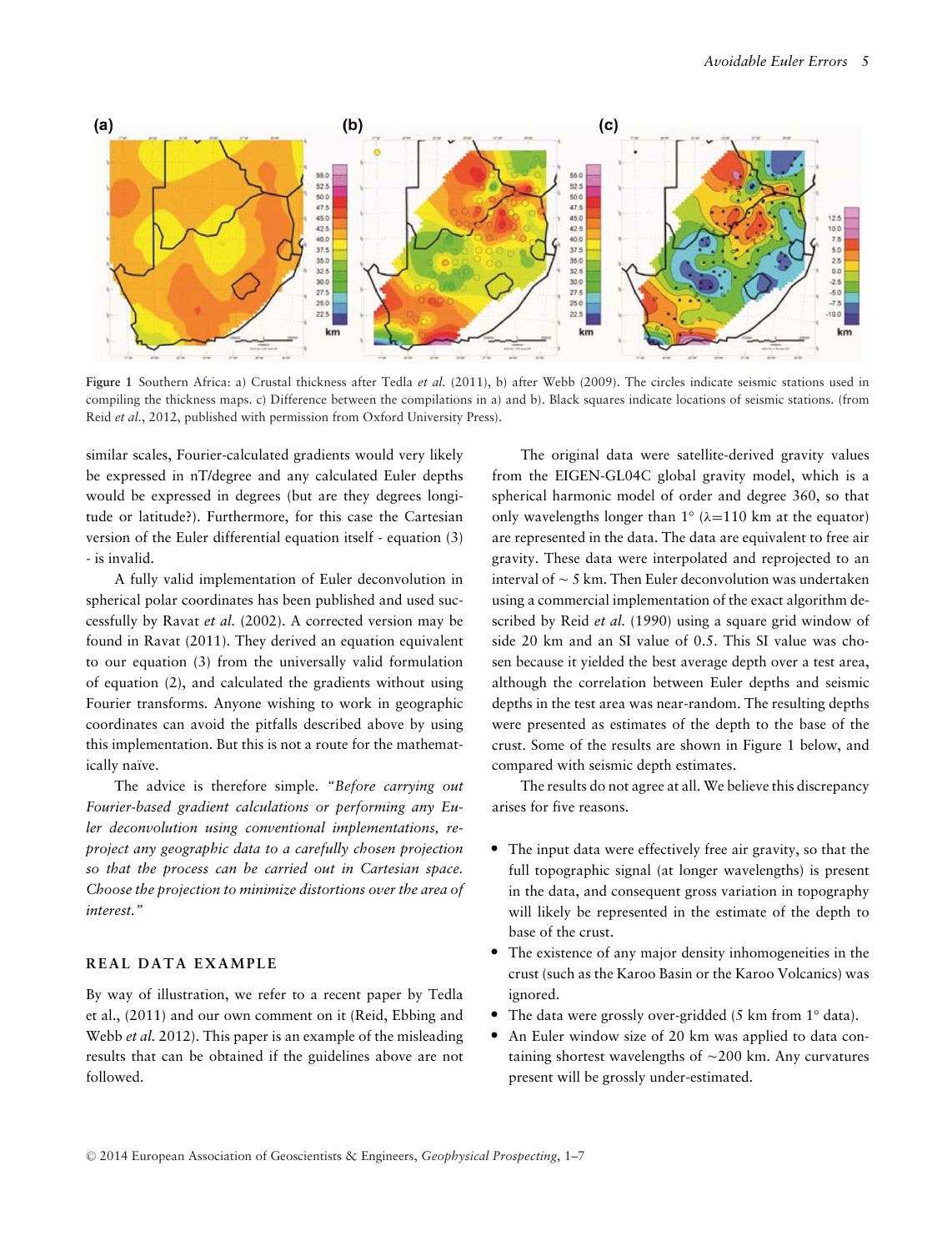- An SI of 0.5 was used. This SI value applied to gravity implies the assumption of a deconvolution model that is somehow intermediate between a line source and a thin sheet edge (Table 1). The SI was explicitly chosen to give the right average depth and for no other stated reason.

The method is inapplicable to the proposed model (an undulating surface). The several errors in parameter choice can be expected to bias the depth estimates variously both low and high, while introducing very high levels of uncertainty. The over-gridding and over-simplified confidence limits provided by commercial software mask this uncertainty to a significant extent. The gross effects of the biases approximately cancel, so that the final average depth is about right, but in consequence the actual detail is unreliable.

## **CONCLUSIONS**

The above discussion lays out the factors that must be considered if simple window-based Euler deconvolution is to yield geologically useful results. The example illustrates most clearly that inattention to the basic principles of the method can produce grossly misleading results. In summary, the recommended practice is as follows.

**1.** The interpretation problem must be expressible in terms of simple structures with integer Structural Index (SI) and appropriate to the expected geology and geophysical source. Consequently, for the permitted 2D source types in the crossstrike direction, source dimensions must be: vanishingly small (e.g. thin dyke);or infinitely large (e.g. sloping contact), relative to the depth. Furthermore, the source parameters (width, susceptibility, dip) must be isotropic along strike.

**2.** The field must be adequately sampled, with no significant aliasing.

**3.** The grid interval must fit the data and the problem, neither meaninglessly over-gridded nor so sparsely gridded as to misrepresent relevant detail.

**4.** The required gradient data (measured or calculated) must be valid, with sufficiently low noise, adequate representation of necessary wavelengths and no edge-related ringing.

**5.** The deconvolution window size must be at least twice the original observed data spacing (line spacing or observed grid interval) and more than half the desired depth of investigation. **6.** The ubiquitous sprays of spurious solutions must be reduced or eliminated by judicious use of clustering and reliability criteria, or else recognized and ignored during interpretation.

**7.** The coordinate system used to express the input data should match the coordinate system used to calculate gradients and the implementation of the Euler Deconvolution algorithm. If a Cartesian implementation (e.g. any of the current commercial systems) is being used, the process should be carried out using Cartesian coordinates.

## **ACKNOWLEDGEMENTS**

It is a pleasure to acknowledge the suggestions of the associate editor, Mark Pilkington, and the reviewers, Tiku Ravat and Jeff Thurston. The paper is significantly improved as a result.

## **REFERENCES**

- Barbosa V.C.F., Silva J.B.C. and Medeiros W.E. 1999. Stability analysis and improvement of structural index estimation in Euler deconvolution. *Geophysics* **64**, 48–60.
- Cooper G. R. J. 2012. Euler deconvolution in cylindrical and spherical coordinate systems. 74th EAGE meeting, Copenhagen, Denmark, Expanded Abstracts, H047.
- Hansen R. and Suciu L. 2002. Multiple-source Euler deconvolution. *Geophysics* **67**, 525–535.
- Keating P.B. 1998. Weighted Euler deconvolution of gravity data. *Geophysics* **63**, 1595–1603.
- Klingele E.E., Marson I. and Kahle H-G. 1991. Automatic interpretation of gravity gradiometric data in two dimensions: vertical gradient. *Geophysical Prospecting* **39**, 407–434.
- Kuttikul P. 1995. Optimization of 3D Euler deconvolution for the interpretation of potential field data. M.Sc. Thesis, ITC Delft.
- Mushayandebvu M.F., Van Driel P., Reid A.B. and Fairhead J.D. 2001. Magnetic source parameters of two-dimensional structures using extended Euler deconvolution. *Geophysics* **66**, 814–823.
- Ravat D. 1996. Analysis of the Euler method and its applicability in environmental magnetic investigations. *Journal of Environmental Engineering Geophysics* **1**, 229–238.
- Ravat D. 2011. Interpretation of Mars southern highlands high amplitude magnetic field with total gradient and fractal source modeling: New insights into the magnetic mystery of Mars. *Icarus* **214**, 400–412.
- Ravat D., Wang B., Wildermuth A. and Taylor P.T. 2002. Gradients in the interpretation of satellite-altitude magnetic data: an example from central Africa. *Journal of Geodynamics* **33**, 131–142.
- Reid A.B. 1980. Aeromagnetic survey design. *Geophysics* **45**, 973– 976.
- Reid A.B., Allsop J.M., Granser H., Millet A.J. and Somerton I.W. 1990. Magnetic interpretation in three dimensions using Euler deconvolution. *Geophysics* **55**, 80–91.
- Reid A.B., Ebbing J. and Webb S.J. 2012. Comment on "A crustal thickness map of Africa derived from a global gravity field model using Euler deconvolution" by Getachew E. Tedla, M. van der Meijde, A.A. Nyblade and F.D. van der Meer. *Geophysical Journal International* **189**, 1217–1222.